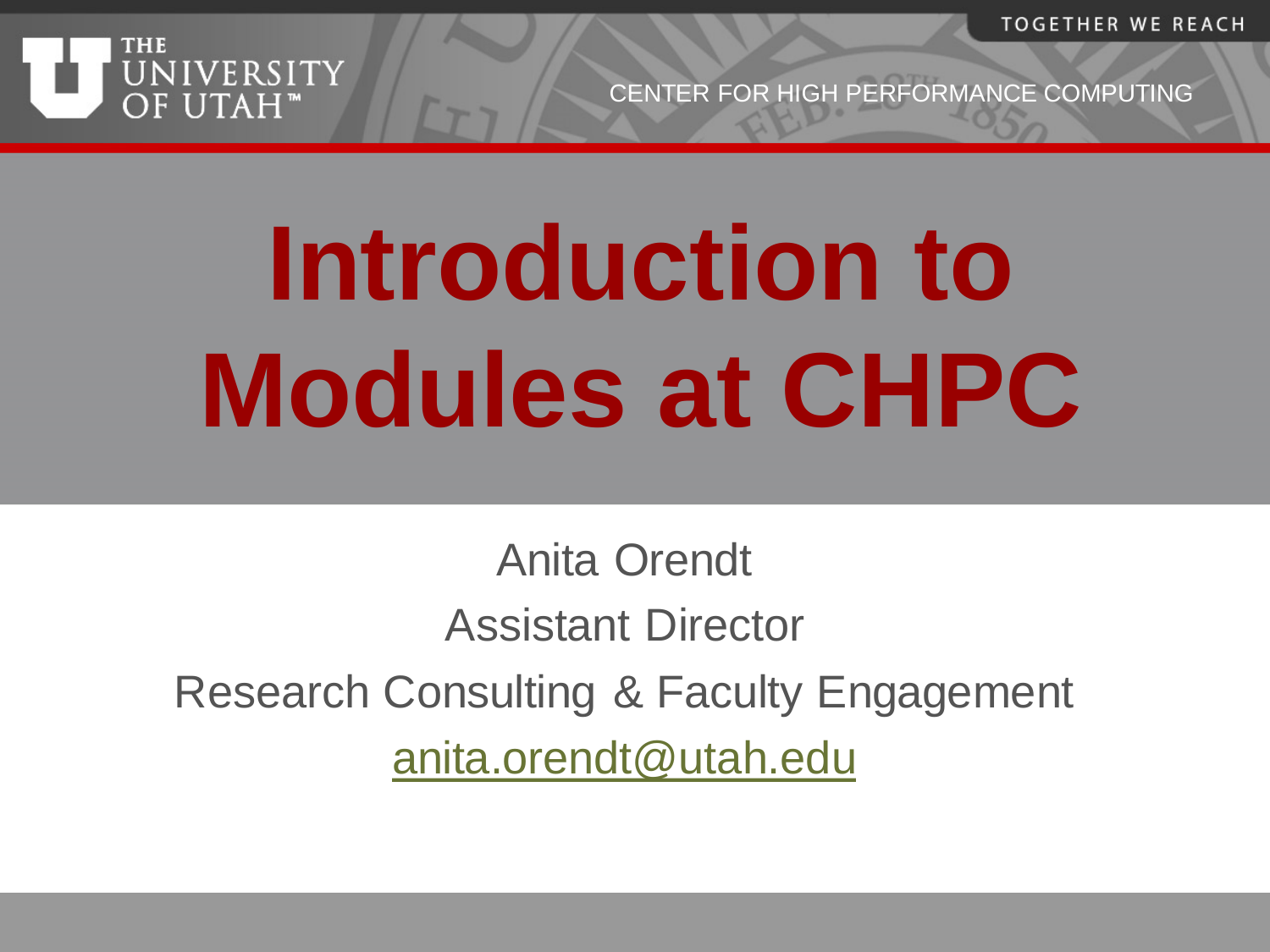

# **Overview of Talk**

- Why Modules
- Where to find information
- How to setup to use modules
- Module basics
- Advanced Modules
- Demonstration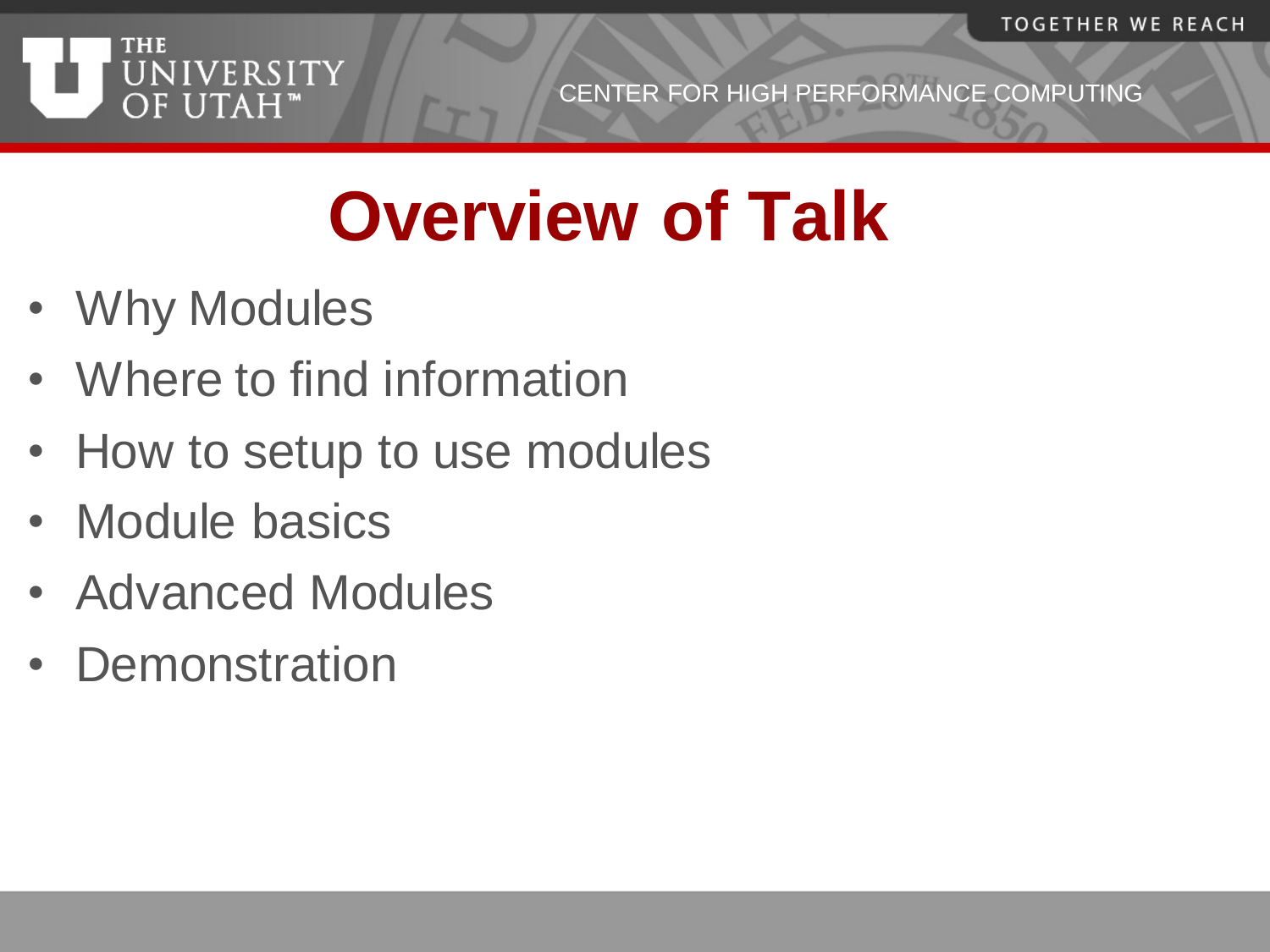**TOGETHER WE REACH** 



CENTER FOR HIGH PERFORMANCE COMPUTING

# **What modules do**

• Modules are a way of managing the user's shell environment in an interactive session or a batch job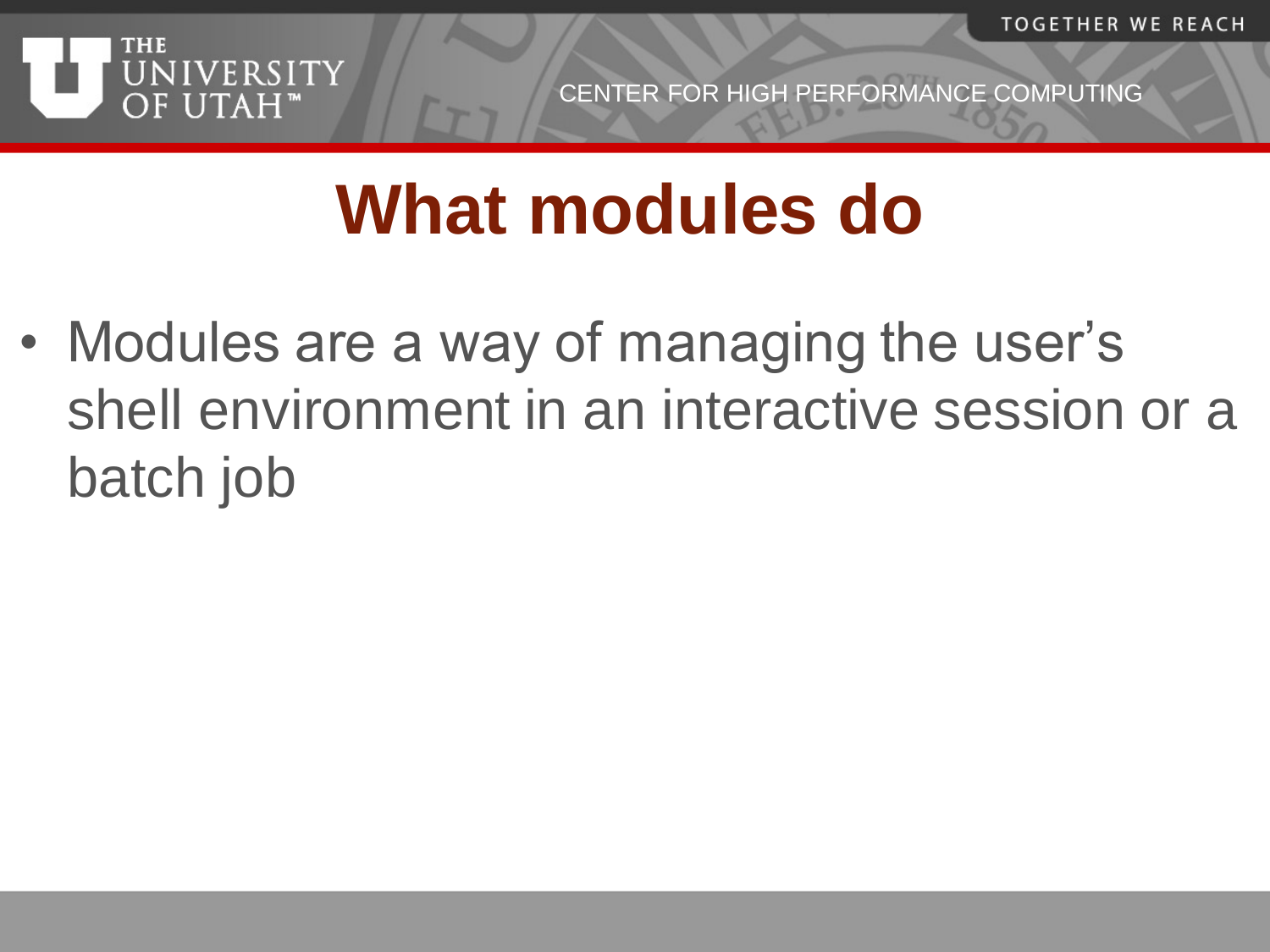

# **Why Modules**

- Modules lets users dynamically change the environment – including easily adding and removing directories needed for a given task from \$PATH etc – without needing to log out and back in
- Easy to switch between version of a package or application – again without having to start a new session
- Useful when packages have conflicts in their environment settings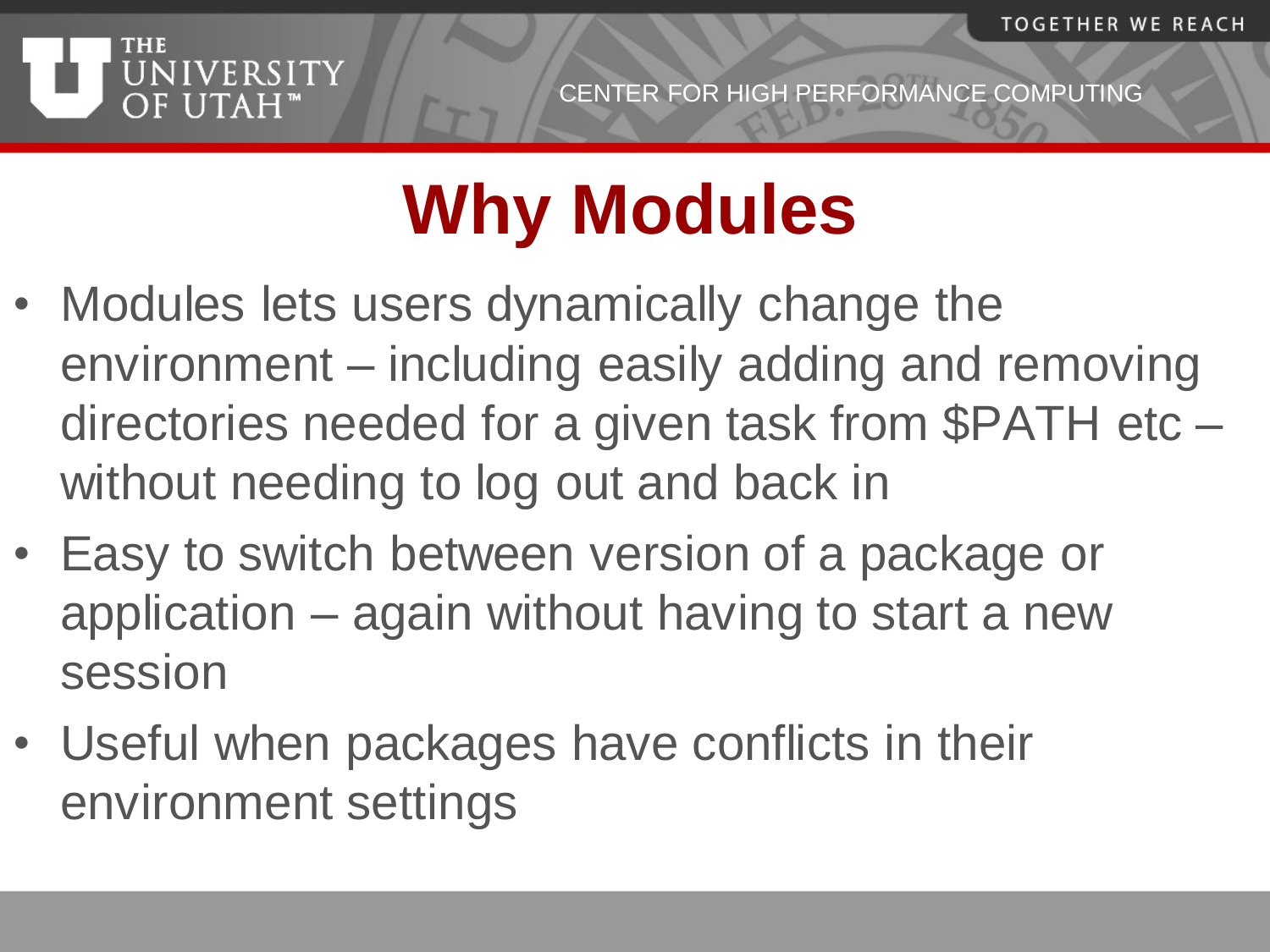

# **Module Documentation at CHPC**

- [https://www.chpc.utah.edu/documentation/software/modules.p](https://www.chpc.utah.edu/documentation/software/modules.php) hp
- [https://www.chpc.utah.edu/documentation/software/modules](https://www.chpc.utah.edu/documentation/software/modules-advanced.php)advanced.php
- Video -- https://www.youtube.com/watch?v=Cu6C5INLDAY

# **We make use of TACC's LMOD**

- [https://www.tacc.utexas.edu/research-development/tacc](https://www.tacc.utexas.edu/research-development/tacc-projects/lmod)projects/lmod
- LUA based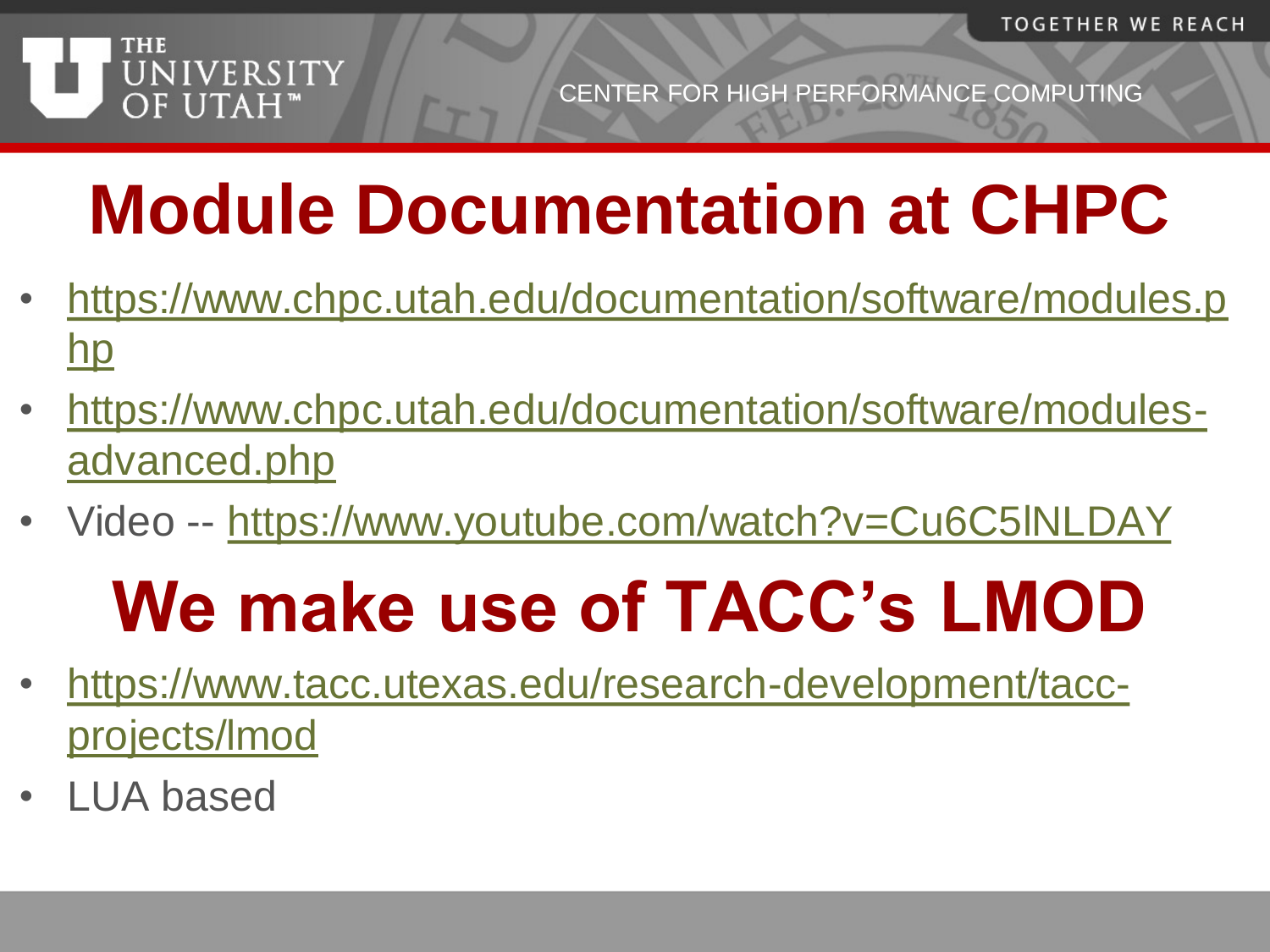

#### **All accounts automatically use modules** –

- This is done via the login scripts CHPC provides all accounts, even if you have older dot files
- CHPC uses modules to set up environments upon login: chpc/1.0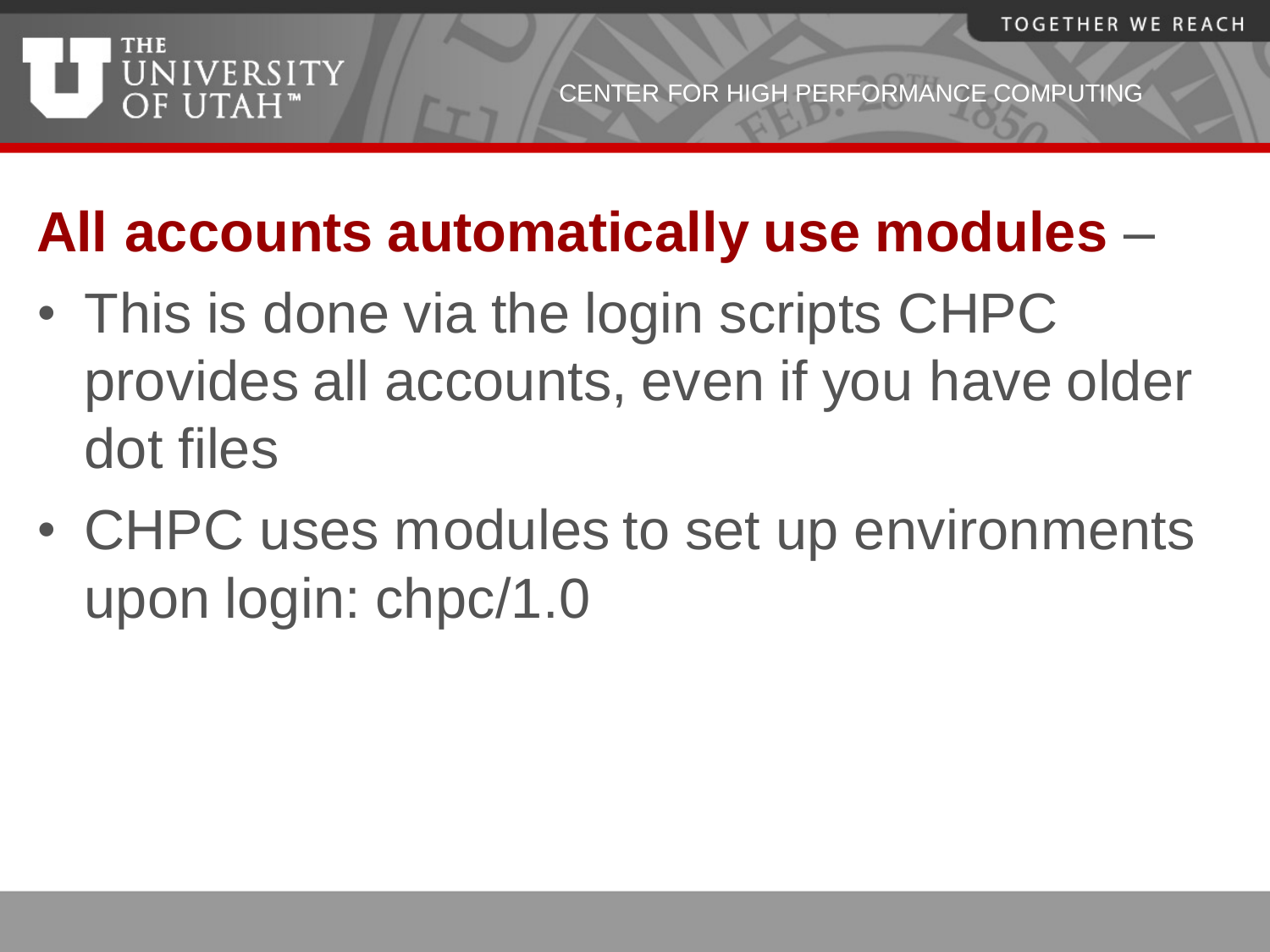

# **Recommendations & Helpful Hints**

- Keep both the cshell and bash versions of provided login scripts in your home directory
	- Standard CHPC provided scripts found in /uufs/chpc.utah.edu/sys/modulefiles/templates
- **DO NOT** make changes in the .tcshrc and .bashrc
- Use the .custom.csh/.custom.sh to load modules for programs regularly used in ssh sessions
- Use .aliases file to create aliases but do not set other environment variables in this file; if this file exists it will be sourced during login
- Module spider (more later) is easiest way to search for modules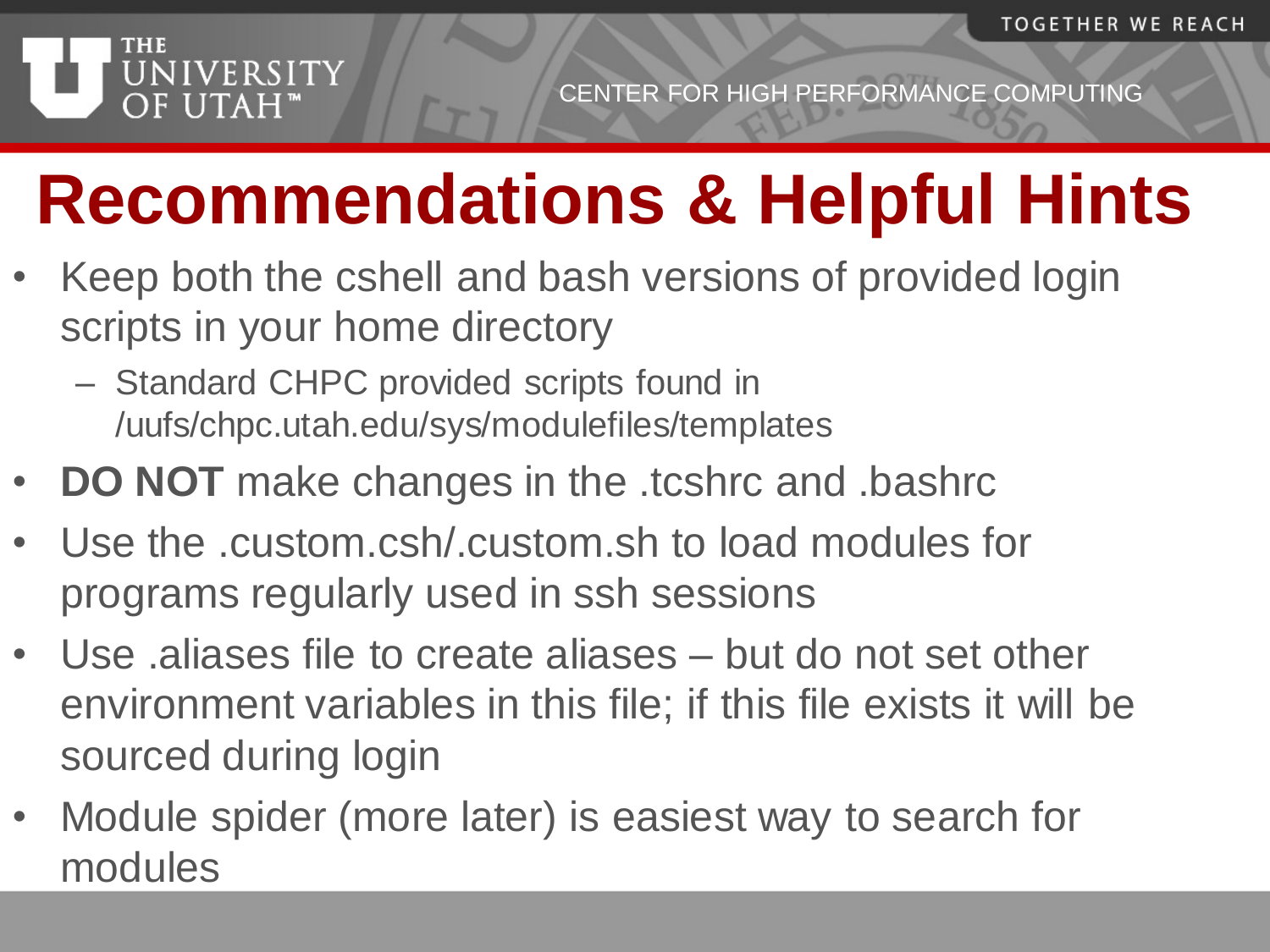

# **Basic Module commands**

- **module** shows the list of module commands
- **module load <name>**  loads module name (shortcut: **ml <name>**)
- **module unload <name>**  unloads module name (**ml -<name>**)
- **module avail**  shows a list of "available" modules (**ml av**)
- **module list**  shows a list of loaded modules (**ml**)
- **module help**  prints help for the module command
- **module help <name>** prints help for module
- **module show <name>** prints the module file
- **module purge**  unload all modules
- **module reset system**  resets to system default (only chpc module loaded)
- module swap <name1> <name2> swaps between two modules
- **module spider <string> -** shows all modules that have string in name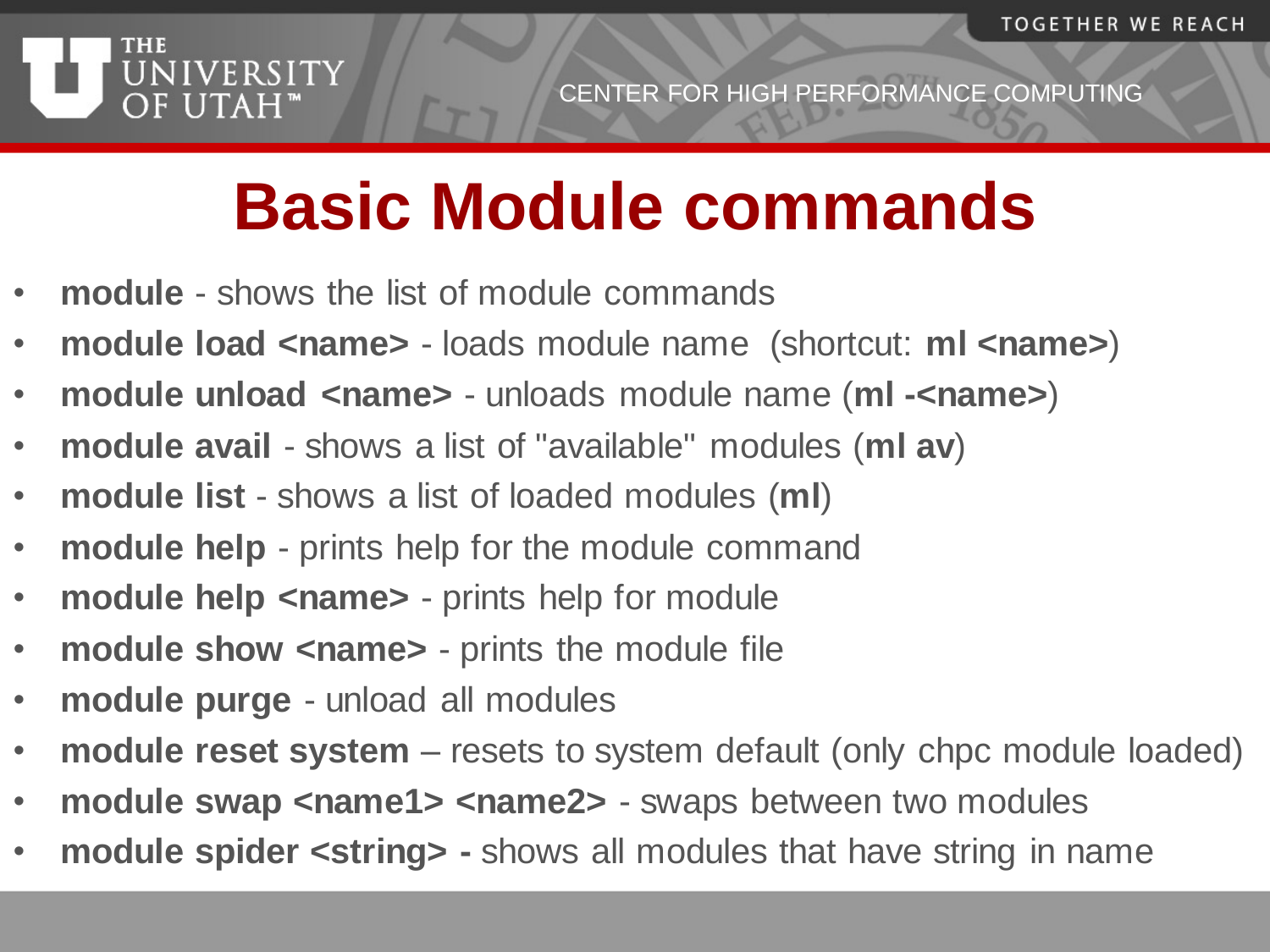

# **CHPC Module Organization**

- Core
	- Contains modules for applications independent of both the compiler and MPI implementation
- Compiler
	- Contains modules for applications dependent on a compiler (& version) but not on a MPI implementation
- MPI
	- Contains modules for applications dependent on both a compiler and a MPI implementation

*Modules themselves are named by application name/version*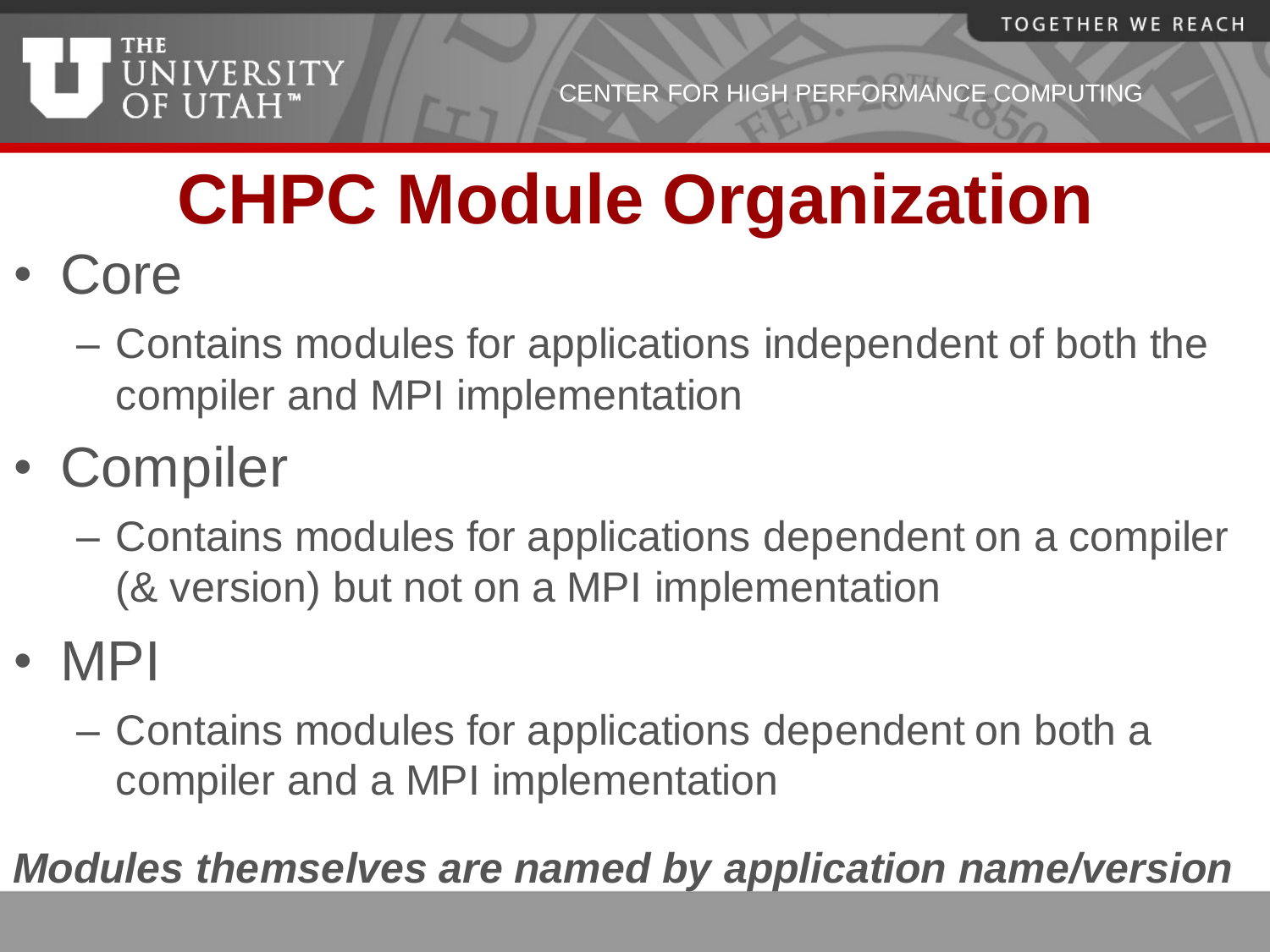

# **Other Information**

- We also define module "families"; can only have one module in a family loaded at one time
	- Used for python, compilers, mpi, R
	- For example, if you have intel loaded, and load any gcc it will unload intel
- Parallel versions of boost, HDF5 have separate modules
	- hdf5 for module for serial build, phdf5 for module for parallel build
	- boost for serial, pboost for parallel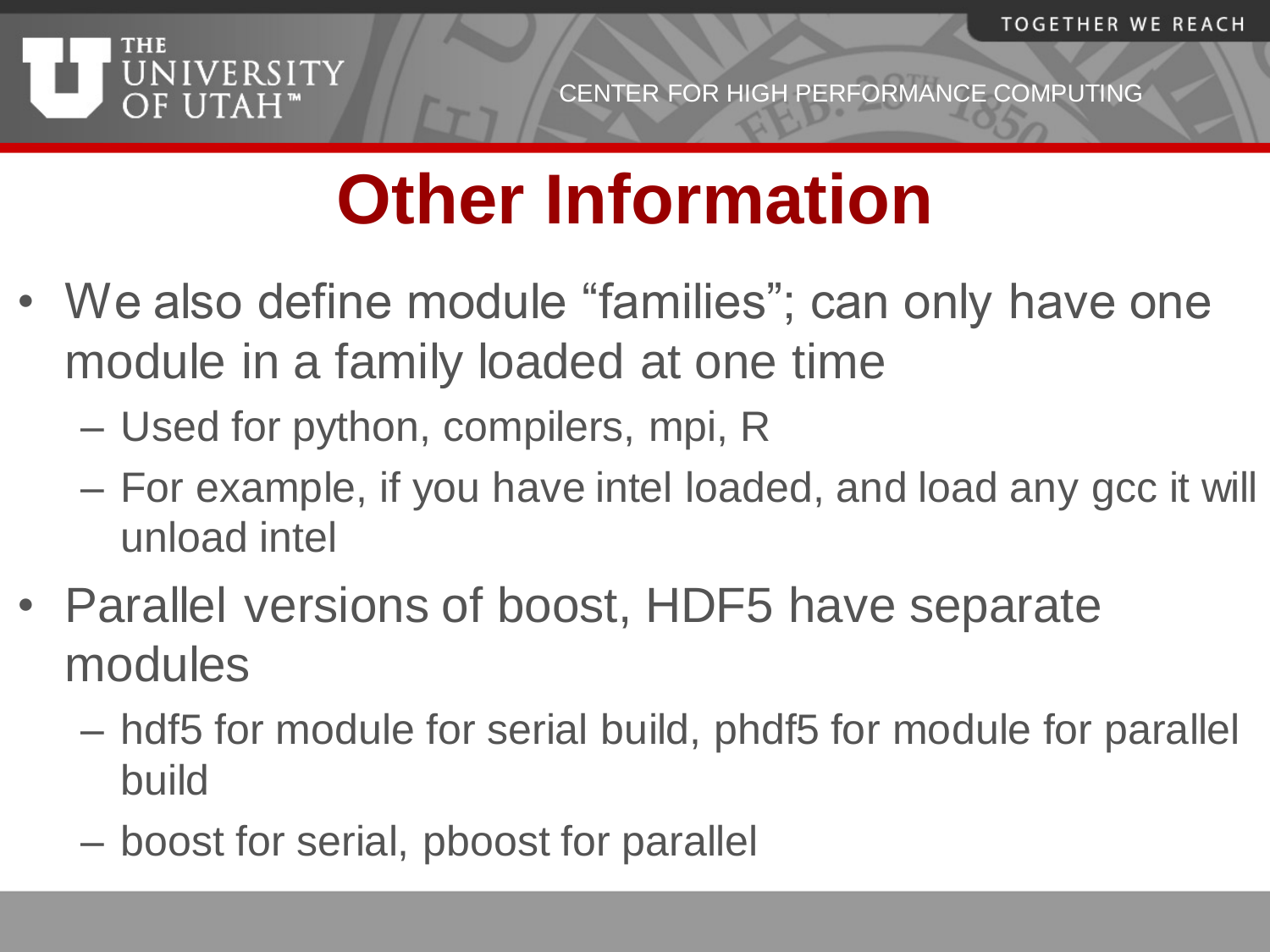#### **THE** NIVERSITY OF UTAH"

### **Default, aliases, and hidden modules**

- For some applications have a default module one that is installed if you do not provide a specific version
	- typically the latest version is specified to be the default
- For some modules, especially those with long version names, there is also an alias defined
	- **ml intel/18** loads the default 2018 intel version (2018.1.193)
	- **ml intel/18.0** loads the 2018.1.163 version
- We have depreciated older installations and their modules so some have been hidden
	- **module --show\_hidden avail**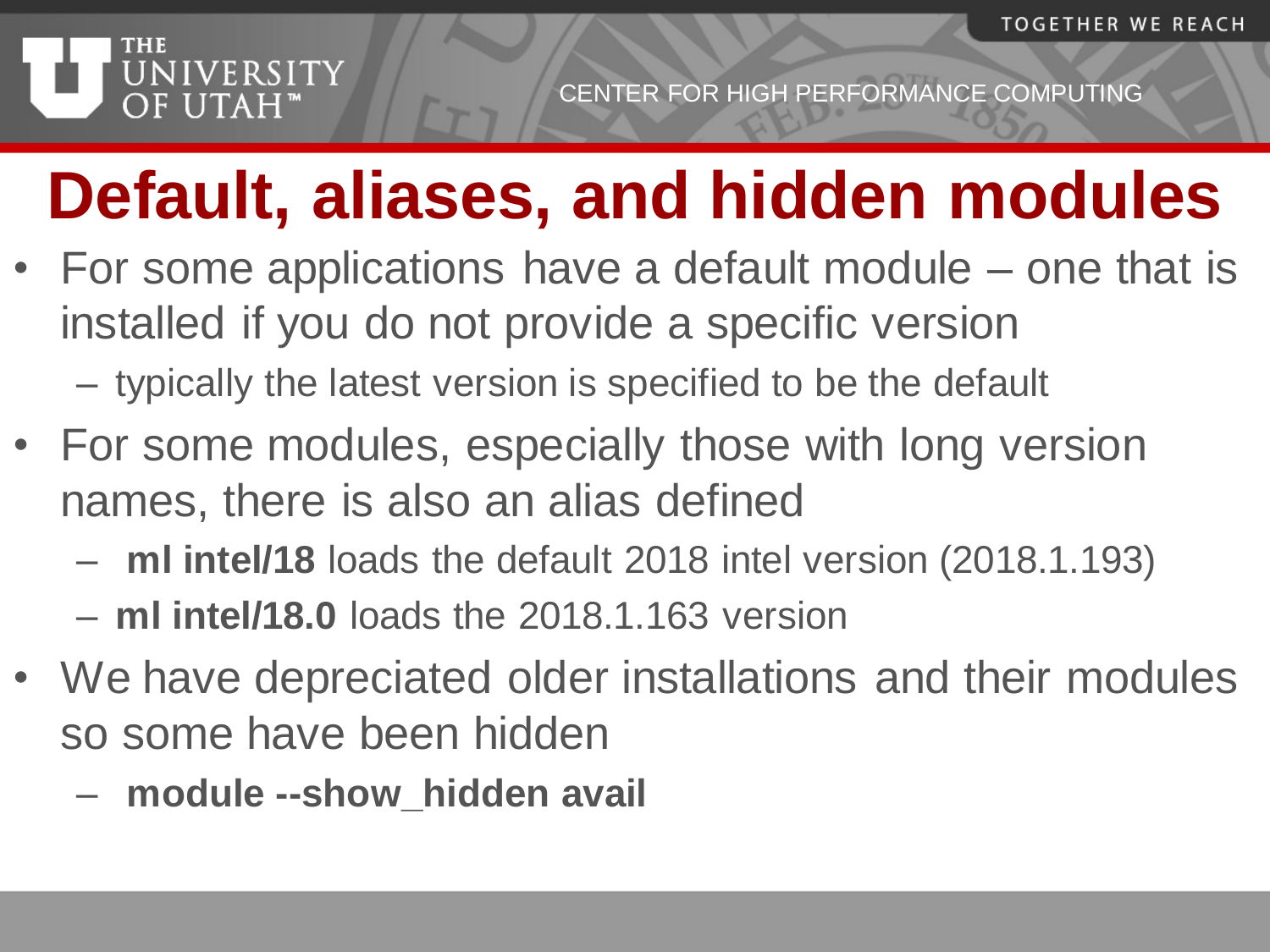

# **Module avail command**

- **module avail** shows all modules available based on already loaded module
	- This also marks default (D), already loaded (L), gpu specific (g) and aliases
- Some modules are dependent on other modules based on organization
	- these modules are not listed unless the modules they depend on are loaded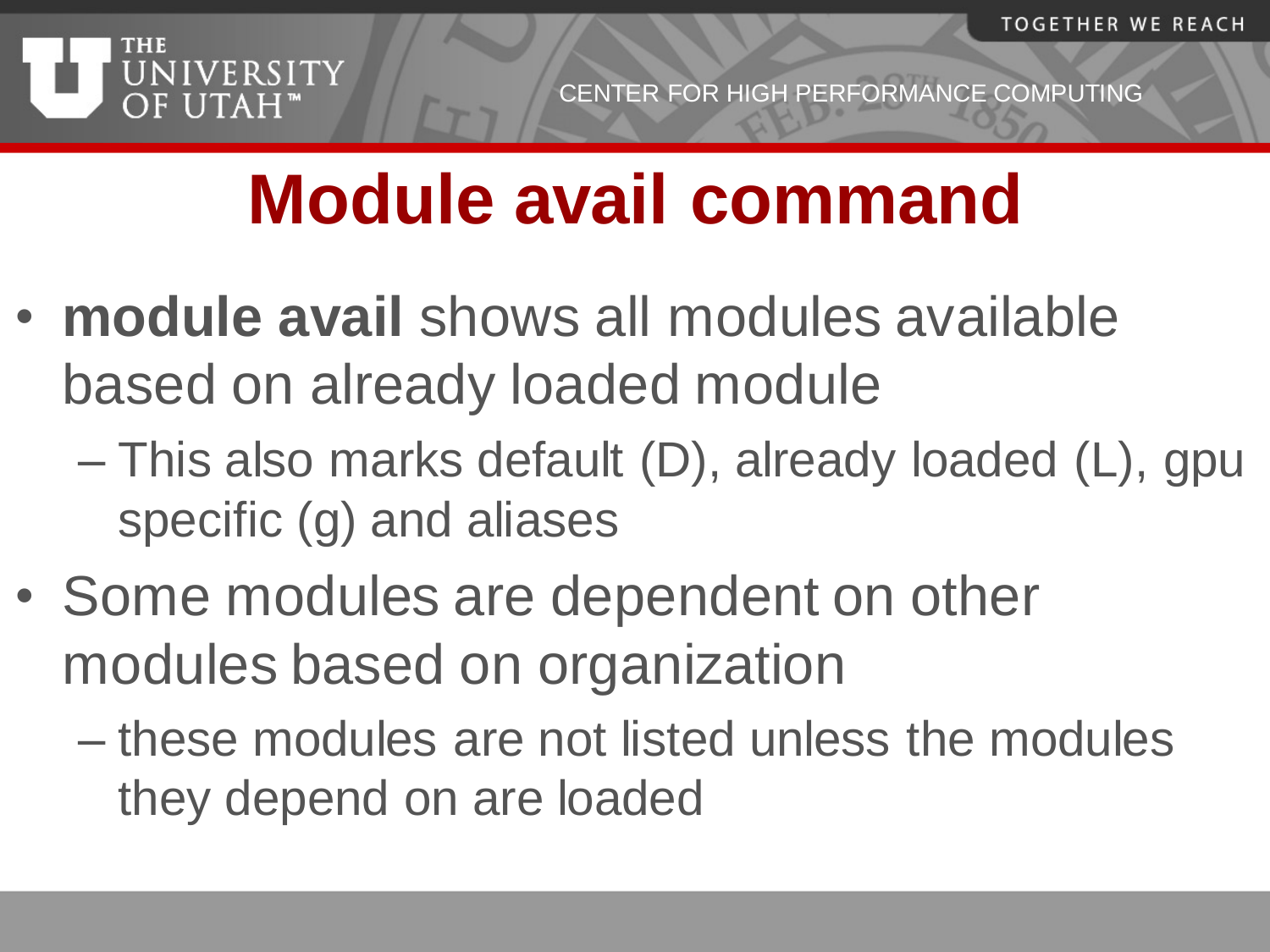

#### **Module show command**

- Format **module show modulename/version**
- Shows you the content of the module file
- This is useful if there is information on running the program included in the module
- Only works if module is available, i.e., you have modules that it depends on loaded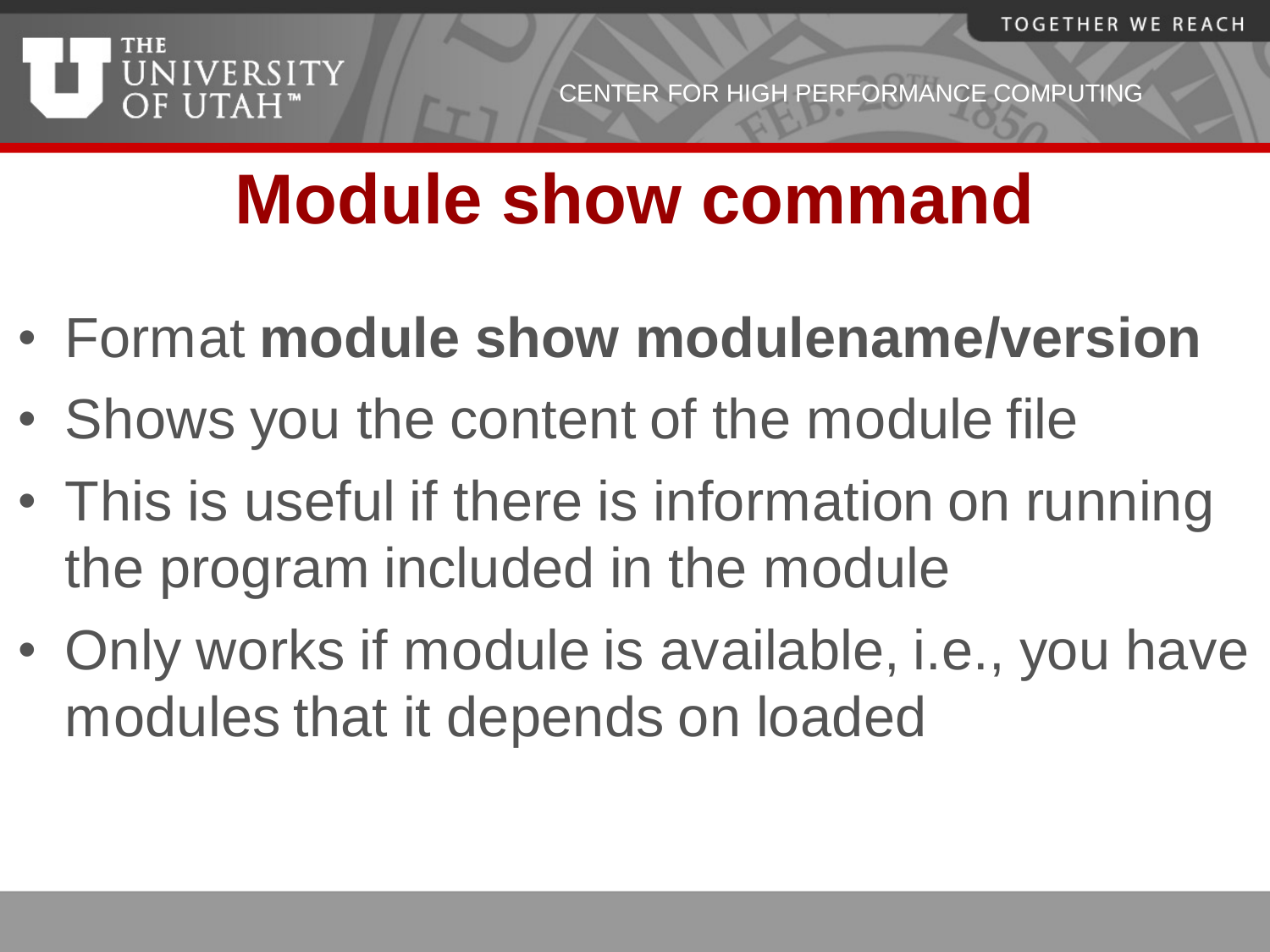

# **Module spider command**

- **module spider** shows all modules, including modules that aren't available
- Use **module spider <string>** to see a subset of modules with **string** in name, and how to either load the module or how to get more detailed information on how to load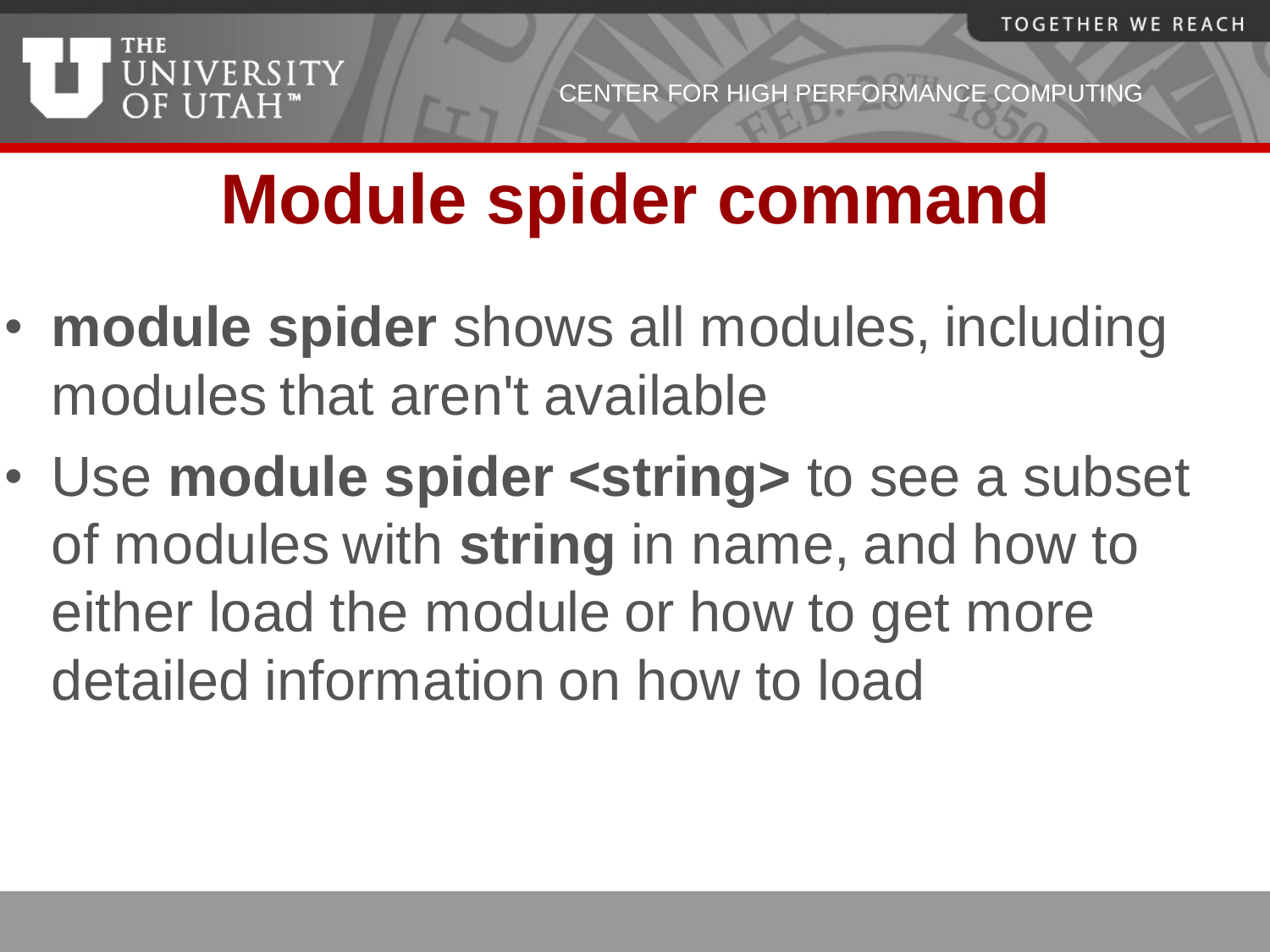

# **Advanced Modules**

- Users can create "save lists" for commonly needed environments
- Users can write and use their own modules, creating modules for their own installations
- Contact CHPC if you need assistance doing this